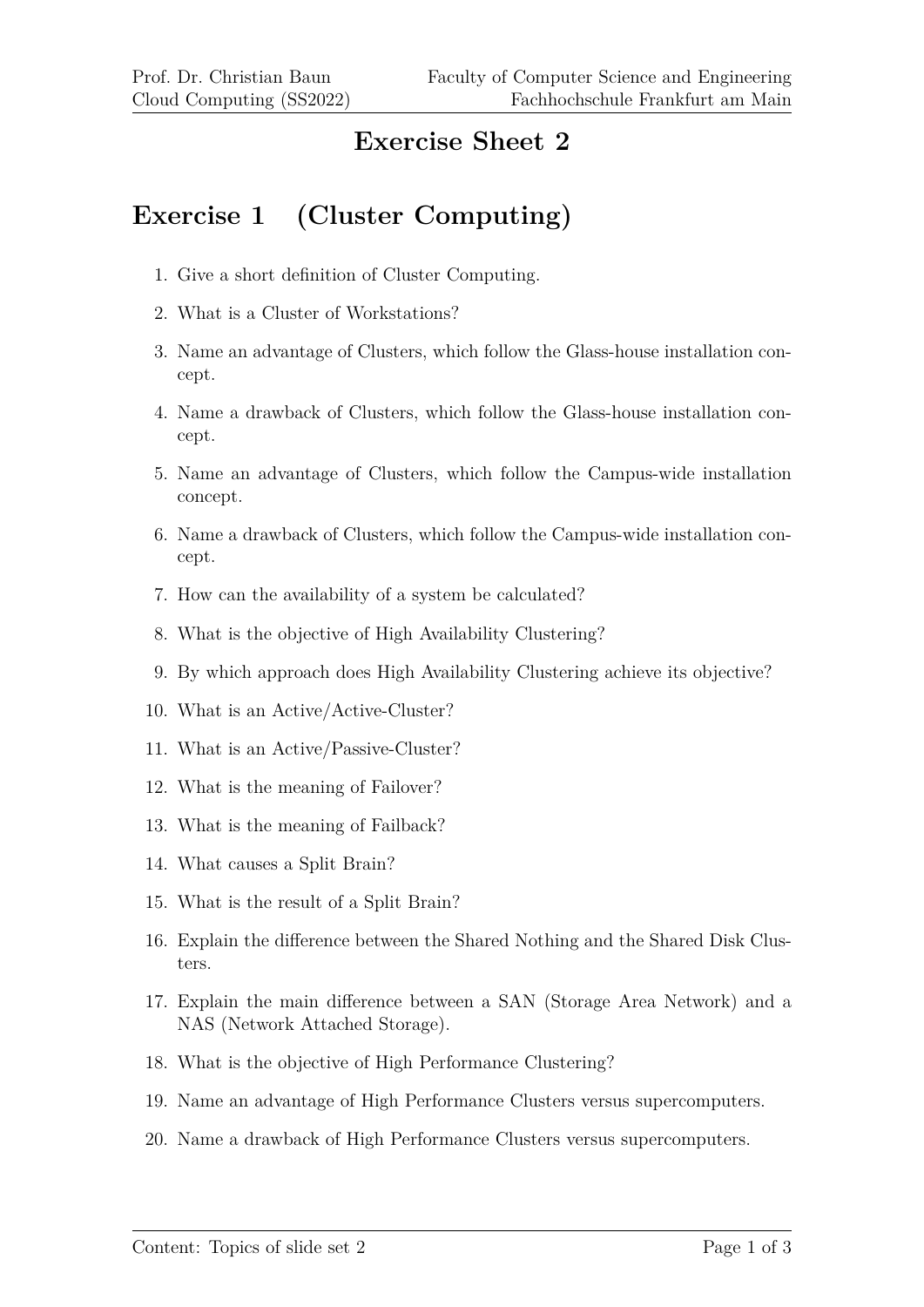- 21. What is a Beowulf Cluster?
- 22. What is a Wulfpack Cluster?
- 23. What is the objective of High Throughput Clustering?
- 24. Can High Throughput Clusters be used to process the same tasks as High Performance Clusters?

## **Exercise 2 (MPI Cluster)**

Build up a MPI Cluster with at least 2 virtual nodes (e.g. with VirtualBox or any other virtualization software) or alternatively with at least 2 physical nodes.

Write down precise instructions with the steps you performed to build up the MPI cluster.

Execute a simple program to demonstrate the functioning of your cluster.

## **Exercise 3 (Approximate** *π* **via Monte Carlo)**

*π* can be approximated via Monte Carlo simulation.

Approach: Inscribe a circle of radius *r*

inside a square with side length 2*r*.

Generate random dots in the square. The number of dots in  $A_C$  in relation to the number of dots in  $A<sub>S</sub>$  is equal to the surface ratio.

$$
A_S = (2r)^2 = 4r^2
$$

$$
A_C = \pi r^2 \Longrightarrow \pi = \frac{A_C}{r^2}
$$

$$
\frac{A_C}{A_S} = \frac{\pi r^2}{4r^2} \implies \frac{A_C}{A_S} = \frac{\pi}{4}
$$

The dots can be generated in parallel by the workers. The master receives the dots and calculates *π*.